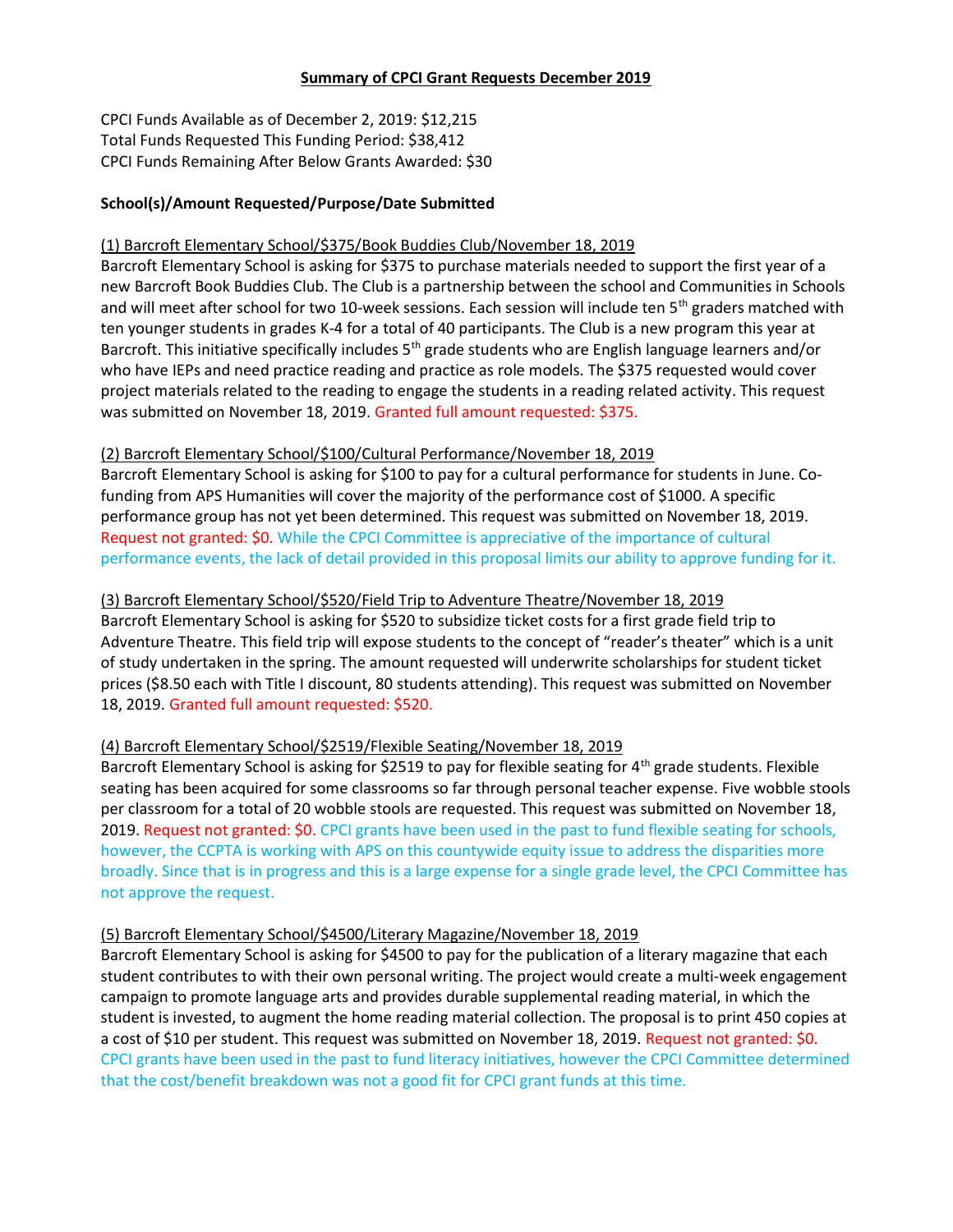(6) Barcroft Elementary School/\$371.25/National Geographic Magazine Subscription/November 18, 2019 Barcroft Elementary School is asking for \$371.25 to purchase a "spring subscription" of 4 issues of National Geographic Explorer Magazine for fourth grade students. The magazines will provide students with high quality informational content to use both in class and to take home. This project directly impacts objectives to promote literacy welfare in both school and at home, and promoting literacy engagement of students and families. This effort is intended to be the first year of an ongoing program. This request was submitted on November 18, 2019. Granted full amount requested: \$371.25.

#### (7) Barcroft Elementary School/\$1000/Preschool Library/November 18, 2019

Barcroft Elementary School is asking for \$1000 to purchase books to establish a preschool library for VPI students at the school. The school librarian has already committed significant funds on books and materials and has received donated bookcases. The program is intended to increase family and student engagement with emergency literacy skills, including books in native languages and parent information and training on how to promote literacy skills. The program will be part of a research study to see how this program supports emergent readers of English. This request was submitted on November 18, 2019. Request not granted: \$0. CPCI grants have been used in the past to fund literacy initiatives and book purchases. However, since this project is focused on supporting the VPI program, which is funded by the state of Virginia rather than APS, the CPCI Committee determined that this project was not a good fit for CPCI grant funds at this time.

## (8) Carlin Springs Elementary School/\$2000/Spring Musical/October 30, 2019

Carlin Springs Elementary School is asking for \$2000 to fund the 4<sup>th</sup> and 5<sup>th</sup> grade spring musical in May 2020. The first ever musical at the school was presented last year and the school is hoping to have more resources to support a second effort this year. The event will include around 50 students in the cast. All students at the school get to watch the full performance at a school-wide assembly, making this a fullschool event. Costs for this year include costuming, props, set design and set building, student t-shirts, and food for after school performances. This request was submitted on October 30, 2019. Granted partial amount requested: \$1000.

(9) Drew Elementary School/\$2600/Author Visit by Marc Tyler Nobleman/November 18, 2019 Drew Elementary School is asking for \$2600 for the speaker fee and mileage to bring author Marc Tyler Nobleman to visit the school. This author has written both fiction and nonfiction books and as a pop culture archaeologist, will excite students about research and reading. The author will spend a full day at Drew, meeting with approximately 110 4<sup>th</sup> and 5<sup>th</sup> grade students in small groups. This request was submitted on November 18, 2019. Granted full amount requested: \$2600.

## (10) Gunston Middle School/\$2500/Author Visit by Ellen Oh/November 6, 2019

Gunston Middle School is asking for \$2500 for the speaker fee to bring author Ellen Oh to visit the school. The author writes middle grade and young adult books and is the co-founder of the non-profit organization We Need Diverse Books. The author will spend a full day with  $6<sup>th</sup>$ , 7<sup>th</sup>, and  $8<sup>th</sup>$  grade assemblies with the entire student body. The author will also have lunch with a smaller group of students. The remaining costs of this visit will be covered by the school's book sales budget. The PTA hopes to add a budget line for author visits in future years. This request was submitted on November 6, 2019. Granted full amount requested: \$2500.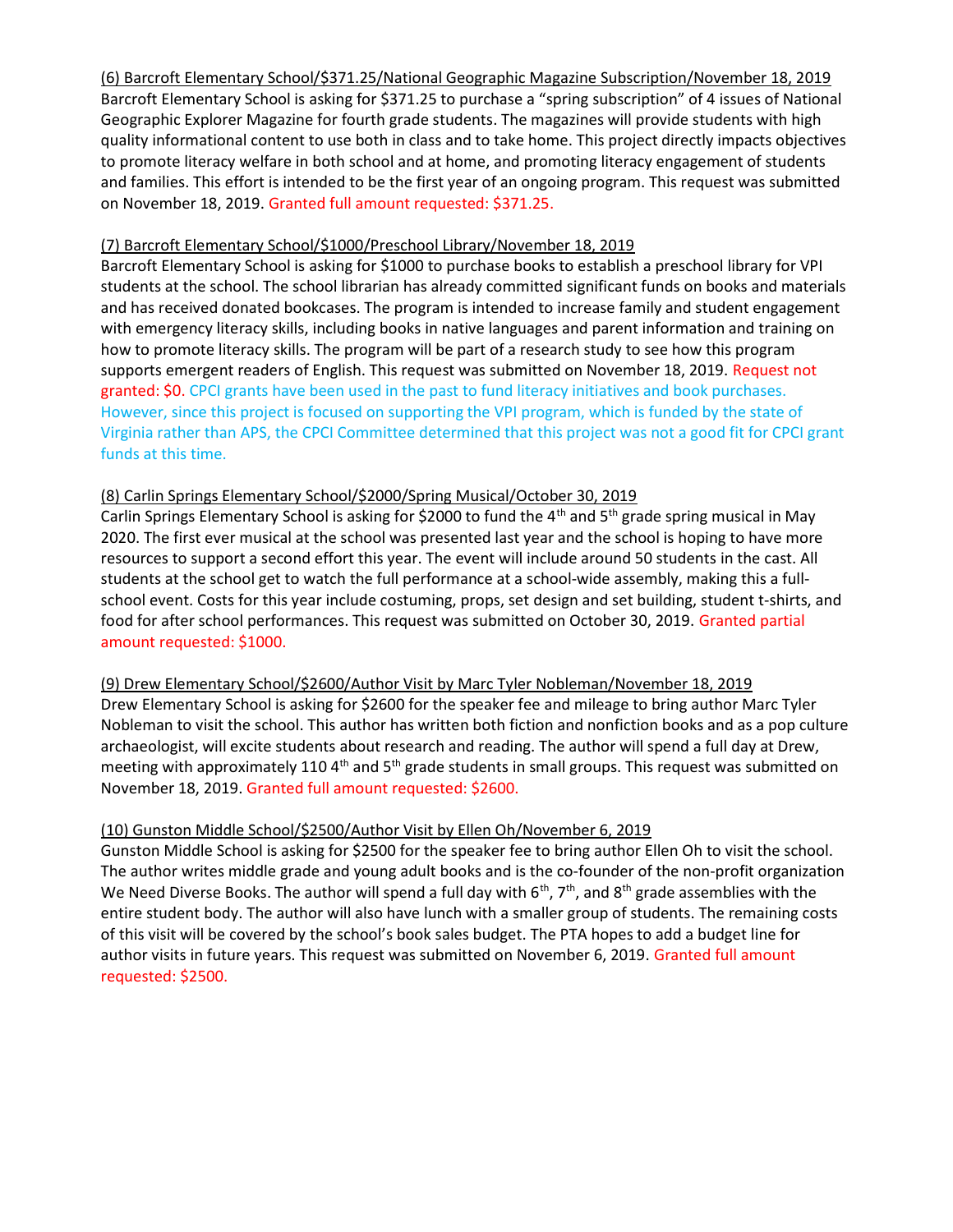(11) Gunston Middle School/\$3449/Community Garden Service Learning Project/November 18, 2019 Gunston Middle School is asking for \$3449 to support the development of an outdoor space and learning environment at the school. If approved, students will work on a detailed technical design for the space, in collaboration with the Design and Engineering Club. During the course of the design project, students will develop effective time and project management skills, greater ability to engage community partners and lead community conversations, self-advocacy skills, and inter-disciplinary skills through the progression of the project. They expect 50-100 students to be involved in implementing the project, from design, procurement, construction, landscaping, art installation, music performances, and a school-wide grand opening and dedication event. In-kind donations have been committed by Arlington Community Garden. This request was submitted on November 18, 2019. Request not granted: \$0. CPCI grants have been used in the past to support outdoor learning initiatives and the CPCI Committee recognizes the importance of supporting student-led efforts. However, after much deliberation and discussion, we realized that a proposal of this kind is focused on the process of the project for the students and less on a specific final space design. Given that the proposal, by design, cannot include specific site plan information or exact details about installations, purchases, and long-term maintenance, because all of those things will be determined along the way by the students, we feel that we are unable to fund this request with a CPCI grant.

(12) Hoffman-Boston Elementary School/\$600/Kindergarten Field Trip for Concert/November 18, 2019 Hoffman-Boston Elementary School is asking for \$600 to fund bus transportation for kindergartners to attend the US Airforce Band Holiday Concert at Constitution Hall. The trip is intended to highlight skills the students are learning during music instruction. This request was submitted on November 18, 2019. Request not granted: \$0. While CPCI grants have been used in the past to fund field trips, the CPCI Committee determined that the trip in question was happening too immediately (December 2019) to be funded in a timely manner by a CPCI grant.

(13) Hoffman-Boston Elementary School/\$600/Kindergarten Field Trip Art Museum/November 18, 2019 Hoffman-Boston Elementary School is asking for \$600 to fund bus transportation for kindergartners to participate in the Custom Portrait Detectives experience at the National Portrait Gallery. Through this experience, students will get to analyze the visual elements of a portrait and students will get to explore biographies, art, and the American experience. Students will be able to make connections between art and history and will create their own portrait gallery at Hoffman-Boston. The museum is offering this experience at no charge. This request was submitted on November 18, 2019. Granted full amount requested: \$600.

## (14) Montessori Public School of Arlington/\$4159/Bookroom Books/November 18, 2019

The Montessori Public School of Arlington is asking for \$4159 to purchase classroom readers that reflect equity heroes and/or people of color. The project will have a school-wide impact as books are available to all levels. Professional development in the use of the materials will be given to all teachers, Pre-K through 5<sup>th</sup> grade. This request was submitted on November 18, 2019. Request not granted: \$0. The CPCI Committee appreciates the importance of providing reading material for students that actively reflects their identities, particularly for students of color. However, given the large expense and our hope that there are APS or County resources for establishing bookrooms for new schools, we determined that we are unable to fund this request with a CPCI grant. The CPCI Committee, however, very much hopes that the Montessori Public School of Arlington will reapply during the spring funding period with a shorter, prioritized list of titles and collections that will help to supplement classroom reading material once other funding resources have been explored and utilized.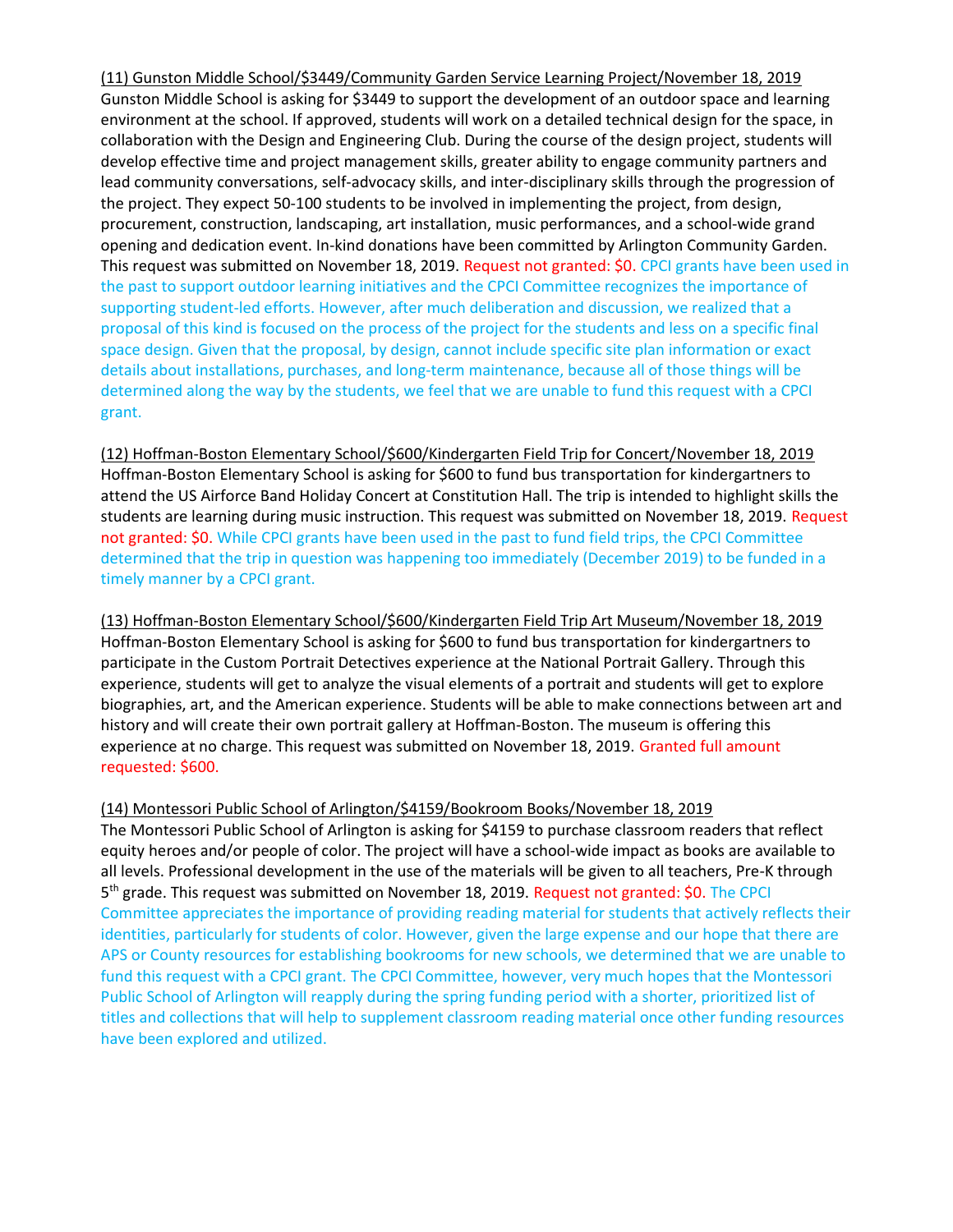(15) Montessori Public School of Arlington/\$1500/Art on the Go Program/November 18, 2019 Montessori Public School of Arlington is asking for \$1500 to support three weekend art museum field trips to enhance the visual arts education of students who are identified as gifted and talented in the visual arts or who show intense interest and advanced skill and understanding of the subject. Parent donations will cover expendable art supplies to use during follow up lessons at school. The requested funds will cover bus transportation, sketchbooks, and drawstring bags. These trips are scheduled for weekends to give students the opportunity to explore art in depth and uninterrupted in a way that is not possible during the school day. This request was submitted on November 18, 2019. Request not granted: \$0. The CPCI Committee appreciates the importance of supporting visual arts education and field trips for students. However, given the small number of students impacted, we determined that we are unable to fund your request with a CPCI grant.

## (16) Montessori Public School of Arlington/\$5400/Playground Equipment/November 18, 2019

Montessori Public School of Arlington is asking for \$5400 to purchase playground equipment for primary aged students (ages 3-6 years old) at the school. The playground equipment would be shared by seven different classrooms, with 23 students per class, for 161 students total. This request was submitted on November 18, 2019. Request not granted: \$0. The CPCI Committee, in accordance with APS policy, does not approve grants for playground equipment, as that need should be met by APS facilities funding.

## (17) Wakefield High School/\$500/Community Read Author Visit/November 18, 2019

Wakefield High School is asking for \$500 to contribute to the speaker fee for an APS Community Read author visit by Elizabeth Acevedo. The author will participate in several events at the three main high schools in Arlington. At Wakefield, she will facilitate a large group discussion and have lunch with student Slam Poets. The event will impact about 500 students (including 30 students from Gunston Middle School). The author's visit will supplement the fac that several Wakefield teachers are using her book as part of their curriculum. Ms. Acevedo is a Slam Poetry champion and meeting with her will provide inspiration and invaluable guidance to Wakefield's aspiring slam poets. The total cost of the author's fee is \$7000, which will be primarily funded by APS Library Services with contributions from Yorktown, Washington-Liberty, and Wakefield PTSAs. APS Library Services has purchased the books for the students. All events will occur in the three high schools, so there is no cost for meeting space. This request was submitted on November 18, 2019. Request not granted: \$0. While CPCI grants have been used in the past to support author visits, including the Community Read program, our grant program is not intended to cover the same proposals more than once or twice for the same school or program. Given the number of applications received, and the fact that this type of grant has been awarded to Wakefield in the past, the CPCI Committee determined that we are unable to fund this year's request with a CPCI grant.

## (18) Wakefield High School/\$2500/Author Visit/November 18, 2019

Wakefield High School is asking for \$2500 to the speaker fee to bring author Mahogany Browne to visit the school. The author is an internationally known poet who can inspire students in a love of reading, writing, and performance poetry. The author will give a 30-45 minute presentation to a large group as well as a 1.5 hour workshop (to be held Spring 2020), which includes reading and discussing poems, writing prompts, writing time, and a workshop discussion. The author empowers students by teaching them to express their ideas, identity and dreams through poetry. The visit will impact 500 students in the group presentation and 30-40 in the workshop. The remaining costs for this visit will be sought from other sources to cover Ms. Browne's travel costs. This request was submitted on November 18, 2019. Granted full amount requested: \$2500.